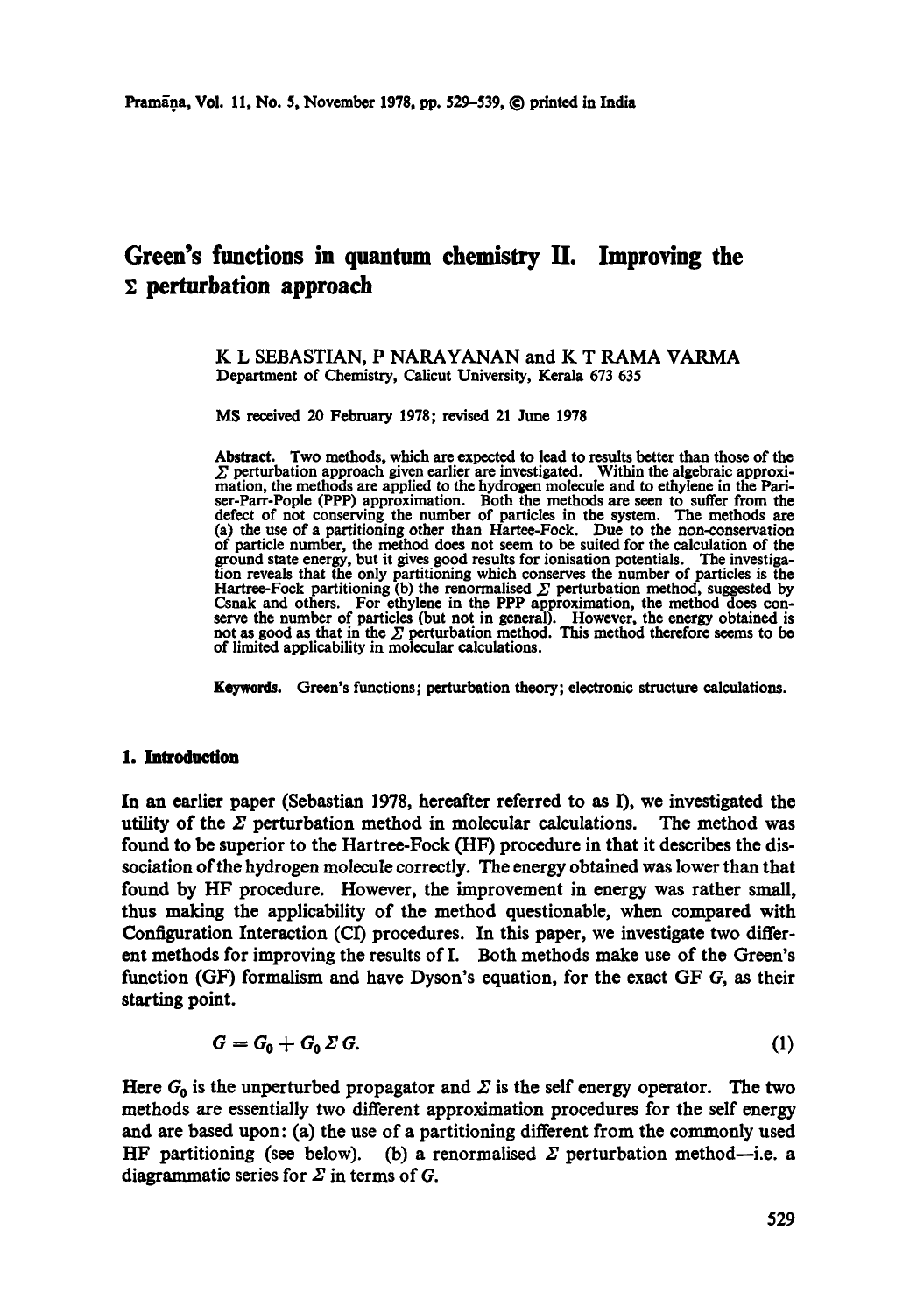### 530 *K L Sebastian, P Narayanan and K T Rama Varma*

Method A is applied to the hydrogen molecule and to ethylene while method B has been investigated for ethylene. (For ethylene, we work under the Pariser-Parr-Pople (PPP) approximation. For details of the PPP approximation the reader is referred to the excellent book by Salem (1966)). As our aim is an investigation of the utility of the two methods, we make use of a limited basis set-this being called the algebraic approximation (Wilson and Silver 1976)--consisting of four spin orbitals, denoted by  $\phi_1(x)$ ,  $\overline{\phi}_1(x)$ ,  $\phi_2(x)$  and  $\overline{\phi}_2(x)$  defined by

$$
\phi_1(\mathbf{x}) = \phi_1(\mathbf{r}) \ a(\sigma) = [2(1+S)]^{-1/2} (\chi_1 + \chi_2) \ a(\sigma),
$$
  
\n
$$
\phi_2(\mathbf{x}) = \phi_2(\mathbf{r}) \ a(\sigma) = [2(1-S)]^{-1/2} (\chi_1 - \chi_2) \ a(\sigma),
$$
  
\n
$$
\bar{\phi}_1(\mathbf{x}) = \phi_1(\mathbf{r}) \ \beta(\sigma),
$$
  
\n
$$
\bar{\phi}_2(\mathbf{x}) = \phi_2(\mathbf{r}) \ \beta(\sigma); \ S = \langle \chi_1 | \ \chi_2 \rangle.
$$
  
\n(2)

Here  $x=r$ ,  $\sigma$ .  $\chi_1$  and  $\chi_2$  are atomic orbitals on the two atoms. For hydrogen molecule  $\chi_1, \chi_2 = 1$ s orbital with an orbital exponent equal to unity; for ethylene  $\chi_1, \chi_2 = 2p$ orbital on carbon. We adopt the following notations:

$$
h_{ij} = \langle \phi_i | h | \phi_j \rangle; J_{ij} = \langle \phi_i(\mathbf{r}_1) \phi_j(\mathbf{r}_2) | (1/\mathbf{r}_{12}) | \phi_i(\mathbf{r}_1) \phi_j(\mathbf{r}_2) \rangle
$$
  

$$
K_{ij} = \langle \phi_i(\mathbf{r}_1) \phi_j(\mathbf{r}_2) | (1/\mathbf{r}_{12}) | \phi_i(\mathbf{r}_2) \phi_j(\mathbf{r}_1) \rangle
$$
(3)

h being the one electron part of the Hamiltonian.

# **2. Method A. Use of a partitioning other than Hartree-Fock**

The method of I was essentially a perturbation approach with the HF Hamiltonian as the unperturbed part. We expressed  $\Sigma$  as a perturbation series in terms of  $G_0$ , the GF corresponding to the unperturbed Hamiltonian and the interaction. Approximating  $\Sigma$  by all terms, correct upto second order in the interaction is the procedure that was adopted in  $I(\mathcal{L}_2)$  approximation). Because of the perturbation theoretical nature of the method, its results are strongly dependent on the energies of unoccupied orbitals. The HF method, as is well known, leads to very high values for the energies of virtual orbitals; these being much higher than the energies of particle states in the actual system. This must be the reason for the small improvement in total energy, observed in I. Consequently any method which makes the virtual orbitals correspond more closely to the actual orbitals is expected to lead to better results. Such a method has been proposed by Huzinaga *et al* (1973). In this section we apply the procedure of Huzinaga *et al* to the  $\Sigma$  perturbation method.

As the basic formalism of the  $\Sigma$  perturbation approach has been given earlier (Doll and Reinhardt 1972; Sebastian 1978), we will not reproduce it here. We write the Hamiltonian as

$$
H = \left\{ \sum_{i} [h(i) + V_{\text{eff}}(i)] \right\} + \left[ \sum_{i < j} (1/r_{ij}) - \sum_{i} V_{\text{eff}}(i) \right],
$$
\n
$$
= H_0 + H^1. \tag{4}
$$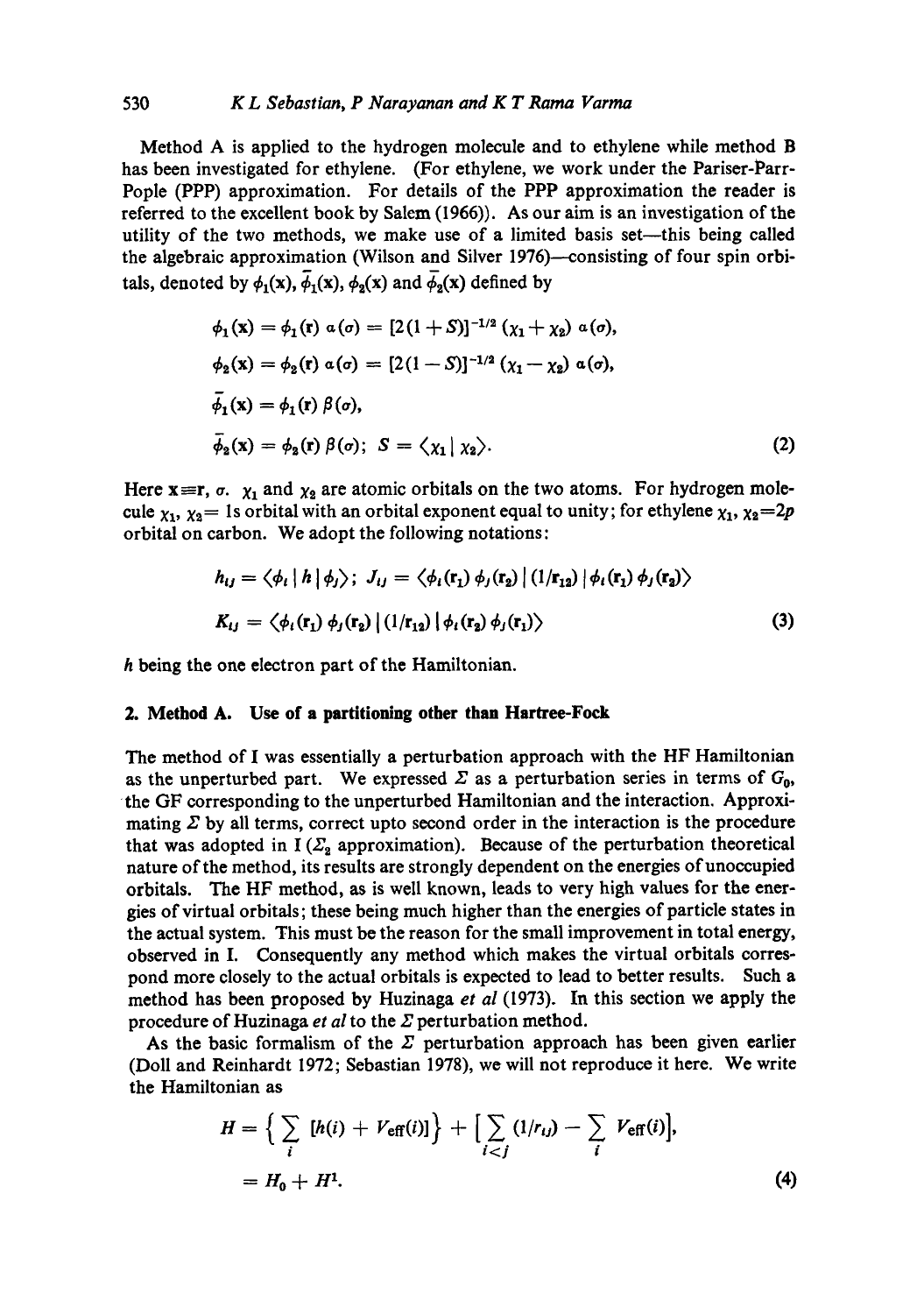The eigenfunctions of  $(h+V_{eff})$  will be denoted by  $\psi_n$ . Equation (4) with  $V_{eff} = V_{HF}$ is the HF partitioning. Now we choose  $V_{\text{eff}}$  to be  $V_{\text{HF}}$  itself for the hole states while for the particle states it is different from  $V_{\text{HF}}$ . Thus we put

$$
V_{\text{eff}} = V_{\text{HF}} + Q \Omega Q. \tag{5}
$$

Q is the projection operator onto the particle states, defined by

particle  
states  

$$
Q = \sum_{n} |\psi_{n}\rangle \langle \psi_{n}|.
$$
 (6)

 $\Omega$  is an operator which tries to compensate for the extra potential, felt by an electron in the particle states in the HF approximation. Different choices are possible for  $\Omega$ . Huzinaga *et al* (1973) have given the physical reasoning behind the different choices.

In our scheme  $\phi_2$  and  $\phi_3$  are the only particle states. So we take

$$
V_{\text{eff}} = V_{\text{HF}} + \Omega_0 \left[ \left| \phi_2 \right\rangle \left\langle \phi_2 \right| + \left| \bar{\phi_2} \right\rangle \left\langle \bar{\phi}_2 \right| \right]. \tag{7}
$$

In the HF approximation, an electron in  $\phi_2$  would experience an extra field equal to  $J_1-K_1$ ,  $J_1$  and  $K_1$  being the usual coulomb and exchange operators of HF theory. To nullify the effect of this additional field, we put  $\Omega_0 = -J_{12}+K_{12}$ . With this choice of  $V_{\text{eff}}$ , the matrix representation of  $\Sigma$  in the basis  $\phi_1$ ,  $\phi_2$ ,  $\bar{\phi}_1$  and  $\bar{\phi}_2$  can be found, using the results of Doll and Reinhardt (1972). As  $\Sigma$  is spin indeperdent, we get a block matrix with two identical blocks for each spin.

Thus for spin  $\alpha$ ,

$$
\Sigma = \begin{bmatrix} \frac{K_{12}^{2}}{(\omega + \epsilon_{1} - 2\epsilon_{2})} & 0 \\ 0 & -\Omega_{0} + \frac{K_{12}^{2}}{(\omega + \epsilon_{2} - 2\epsilon_{1})} \end{bmatrix}
$$
(8)

with 
$$
\epsilon_1 = h_{11} + J_{11}, \tag{9}
$$

and  $\epsilon_2' = h_{22} + 2J_{12} - K_{12} + \Omega_0.$  (10)

(8), (9) and (1) lead to  $G^{-1}$ , the inverse of the matrix of G

$$
\mathbf{G}^{-1} = \begin{bmatrix} -\frac{K_{12}^{2}}{(\omega + \epsilon_{1} - 2\epsilon_{2})} & 0 & -\frac{K_{12}^{2}}{(\omega + \epsilon_{2} - 2\epsilon_{1})} \\ 0 & \omega - \epsilon_{2} - \frac{K_{12}^{2}}{(\omega + \epsilon_{2} - 2\epsilon_{1})} \end{bmatrix}
$$
(11)

Here 
$$
\epsilon_2 = h_{22} + 2J_{12} - K_{12}
$$
. (12)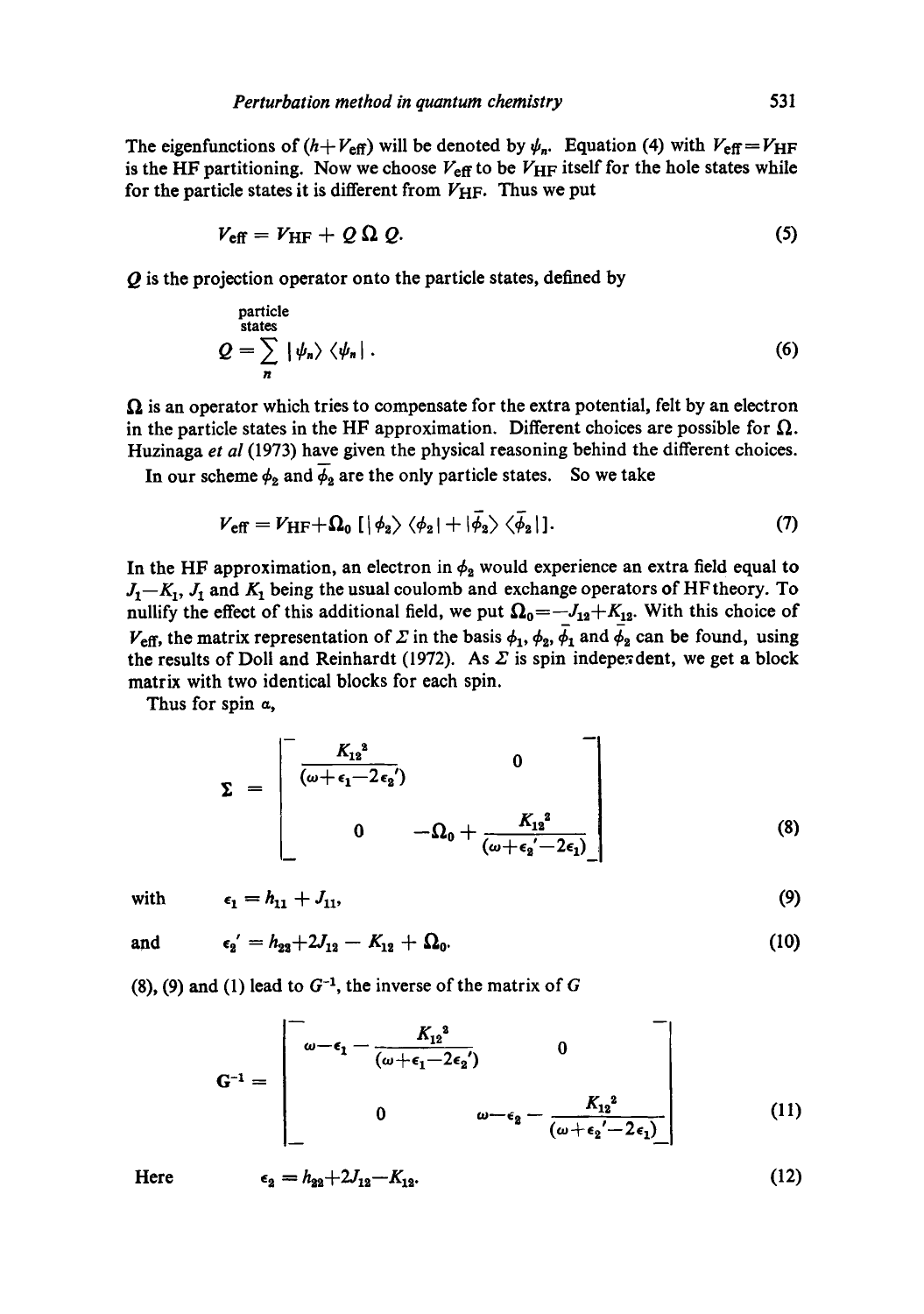The poles of G are now given by

$$
\omega_1^{\pm} = \epsilon_2' \pm (\triangle^2 + K_{12}^2)^{\frac{1}{2}}, \tag{13}
$$

 $\blacksquare$ 

and 
$$
\omega_2^* = \epsilon_1 - \triangle - \frac{\Omega_0}{2} \pm \left[ \left( \triangle - \frac{\Omega_0}{2} \right) + K_{12}^2 \right]^{\dagger}
$$
 (14)

with 
$$
\Delta = \epsilon_2' - \epsilon_1. \tag{15}
$$

The OF is now (see I)

$$
G(\mathbf{x}, \mathbf{x}', \omega) = \sum_{\substack{l = 1, 2 \\ s = +,-}} \frac{g_l^* F_l(\mathbf{x}, \mathbf{x}')}{(\omega - \omega_l^* + i s \eta)},
$$
(16)

with

 $F_i(\mathbf{x}, \mathbf{x}') = \phi_i^*(\mathbf{x})\phi_i(\mathbf{x}') + \bar{\phi}_i^*(\mathbf{x})\bar{\phi}_i(\mathbf{x}'),$ 

$$
\eta = +0, \text{ and } g_1^- = \left[ 1 + \frac{K_{12}^2}{\left[ \triangle + (\triangle^2 + K_{12}^2)^{\frac{1}{2}} \right]^2} \right]^{-1}
$$
 (17)

$$
g_2 = \left[ 1 + \frac{K_{12}^2}{\left\{ \Delta - \frac{\Omega_0}{2} - \sqrt{\left( \Delta - \frac{\Omega_0}{2} \right)^2 + K_{12}^2 \right\}^2}} \right]^{-1} (18)
$$

The one-particle density matrix  $\rho(x, x')$  and the ground state energy  $E_N^0$  are now given **by** 

$$
\rho(\mathbf{x}, \mathbf{x}') = g_1^- F_1(\mathbf{x}, \mathbf{x}') + g_2^- F_2(\mathbf{x}, \mathbf{x}')
$$
  
and 
$$
E_N^0 = g_1^- (h_{11} + \omega_1^-) + g_2^- (h_{22} + \omega_2^-)
$$
 (19)

# 2.1. *Results*

We have made calculations for the hydrogen molecule and the  $\pi$ -electron system of ethylene in the PPP approximation. The parameters used and the results are given in table 1. For purposes of comparison, we have reproduced the results of I. The results show the total energy to be considerably improved for ethylene while for hydrogen the improvement is small. However, as  $g_1^-+g_2^-$  is found to be less than unity in both the cases, the one-electron density matrix is in error. Its trace, which must be equal to 2 is seen to be less than 2 for both systems; i.e., the method does not conserve the number of particles in the system. A similar problem occurs in the description of transport phenomena by approximate GF techniques (Kadanoff and Baym 1961; Baym 1962). For hydrogen in the large internuclear distance limit, both  $g_1$ <sup>-</sup> and  $g_2$ <sup>-</sup> approach 0.5 so that the number of particles is conserved in this limit. Also  $E_N^0 \rightarrow 2 \langle \chi_1 | h | \chi_1 \rangle$ , i.e. the dissociation of the molecule is described correctly. Due to non-conservation of particle number, the method, when applied to the calculation of binding energy would lead to a spurious dependence of the binding energy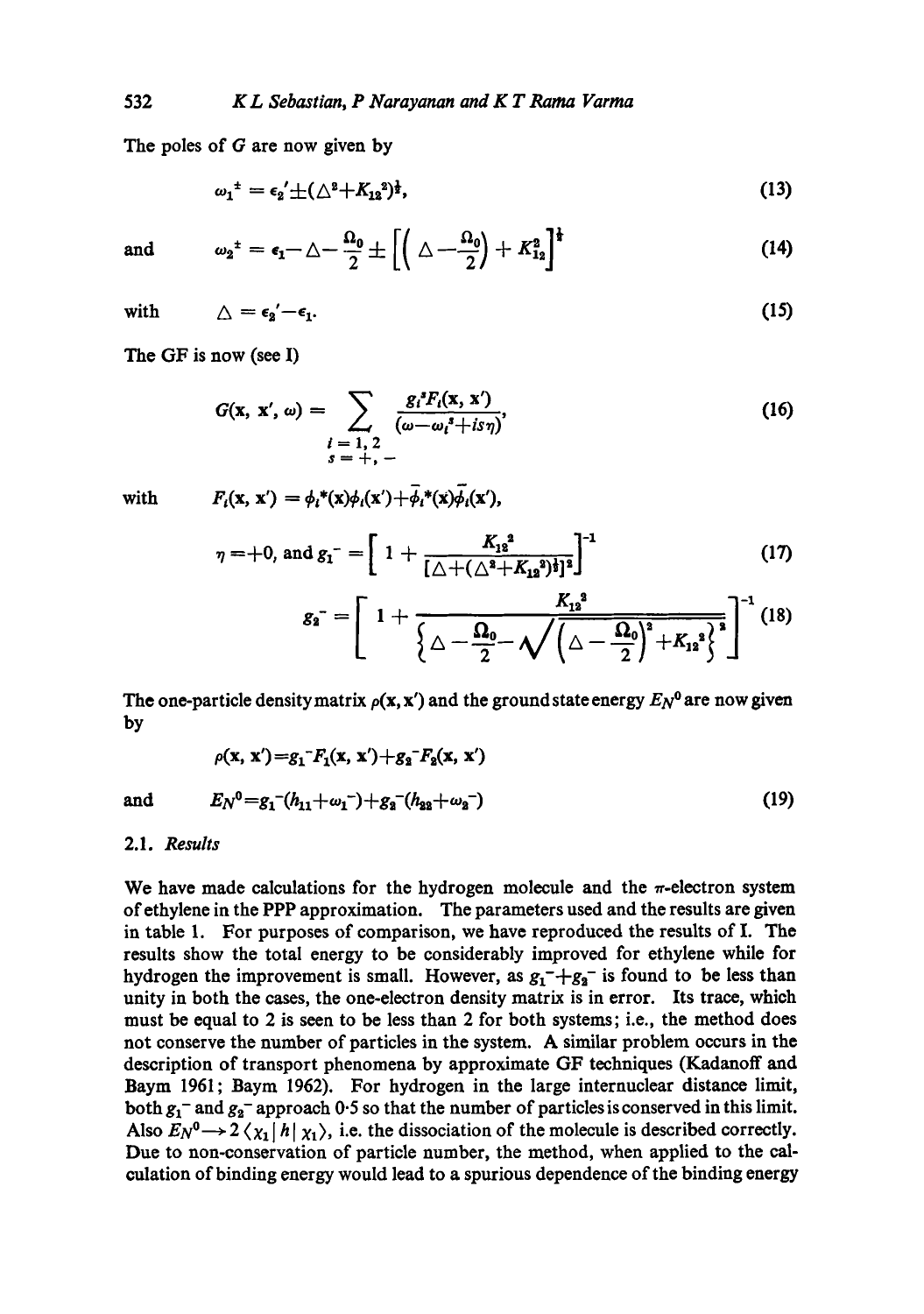on the poisition of the' zero of the energy scale '. The non-conservation of particle number as well as the difference in results for the systems (results comparable to CI for ethylene while results are much inferior to CI for hydrogen) leads to the conclusion that the method is not suited for the calculation of ground state energy. Realising that  $\omega_1$  corresponds to  $E^{N, 0} - E^{N-1, 0}$ , (see I), we have calculated  $E^{N, 0} - E^{N-1, 0}$  using CI. The results are given in table 1. They show that  $\omega_1$ calculated using the present approach is in better agreement with CI than the HF result or the result of I. So the method seems to be suited for the calculation of ionisation potentials and hence may be of use in the interpretation of photoelectron spectra. Noticing that

$$
\left[1+\frac{K_{12}^{3}}{[\triangle+(\triangle^{2}+K_{12}^{3})^{\frac{1}{2}}]^{2}}\right]^{-1}+\left[1+\frac{K_{13}^{3}}{[\triangle-(\triangle^{2}+K_{12}^{3})^{\frac{1}{2}}]^{2}}\right]^{-1}=1,
$$

exactly and looking at (17) and (18), we conclude that the only possible choice of  $\Omega_0$ which will conserve the number of particles is  $\Omega_0 = 0$ -i.e. the HF partitioning.

# **3. Method B. The renormalised**  $\Sigma$  **perturbation method**

In this section, we investigate the renormalised  $\Sigma$  perturbation procedure, suggested by Csnak *et al* (1971). Eventhough the method was suggested in 1971, it does not seem to have been applied to molecular calculations. The method depends on the fact that diagrammatic summation techniques allow us to write  $\Sigma$  in terms of the exact GF, G as shown in (20). In (20), the double lines represent the exact GF. Equation (20) gives all the diagrams correct upto second order in the interaction

Table 1. Results for hydrogen molecule at  $R=0.833$ A with an orbital exponent equal to unity and for the  $\pi$ -electron system of ethylene in the PPP approximation.<br>For ethylene the values of parameters used were  $\alpha = 0.0$  $\gamma_{11}=6.895$ .

|                                                                        | $E_N^0$ (eV) | 8 <sub>1</sub> | 8 <sup>2</sup>       | $(g_1^- + g_1^-)$ | $\omega_1$ <sup>-</sup> (eV) | $\omega_{s}$ (eV) |
|------------------------------------------------------------------------|--------------|----------------|----------------------|-------------------|------------------------------|-------------------|
| (a) $Hydrogen$                                                         |              |                |                      |                   |                              |                   |
| 1. HF method                                                           | $-1.6877$    | $1-0$          | 0.0                  | $1-0$             | $-0.5746$                    |                   |
| 2. Method of<br>paper I                                                | $-1.7030$    | 0.99933        | $6.7 \times 10^{-4}$ | $1-0$             | $-0.5784$                    | $-3.3541$         |
| 3. Method A of<br>this paper                                           | $-1.7040$    | 0.99749        | 0.00117              | 0.99866           | $-0.5818$                    | $-2.0157$         |
| 4. CI using<br>$c_1$   $\phi_1\phi_1$   $+c_2$   $\phi_2\phi_2$        | $-1.7181$    | 0.9808         | 0.0192               | $1-0$             | $-0.5950$                    |                   |
| (b) <i>Ethylene</i>                                                    |              |                |                      |                   |                              |                   |
| 1. HF method                                                           | 4.1855       | 1·0            | 0.0                  | $1-0$             | 6.5565                       |                   |
| 2. Method of<br>paper I                                                | 3.9579       | 0.99246        | 0.00754              | $1-0$             | 6.3803                       | $-5.2567$         |
| 3. Method A<br>of this paper                                           | 3.6739       | 0.95961        | 0.01469              | 0.9643            | 6.1398                       | 1.5661            |
| 4. CI using<br>$c_1  \phi_1 \bar{\phi}_1  + c_1  \phi_2 \bar{\phi}_2 $ | 3.7683       | 0.94239        | 0.05761              | $1-0$             | 6.1391                       |                   |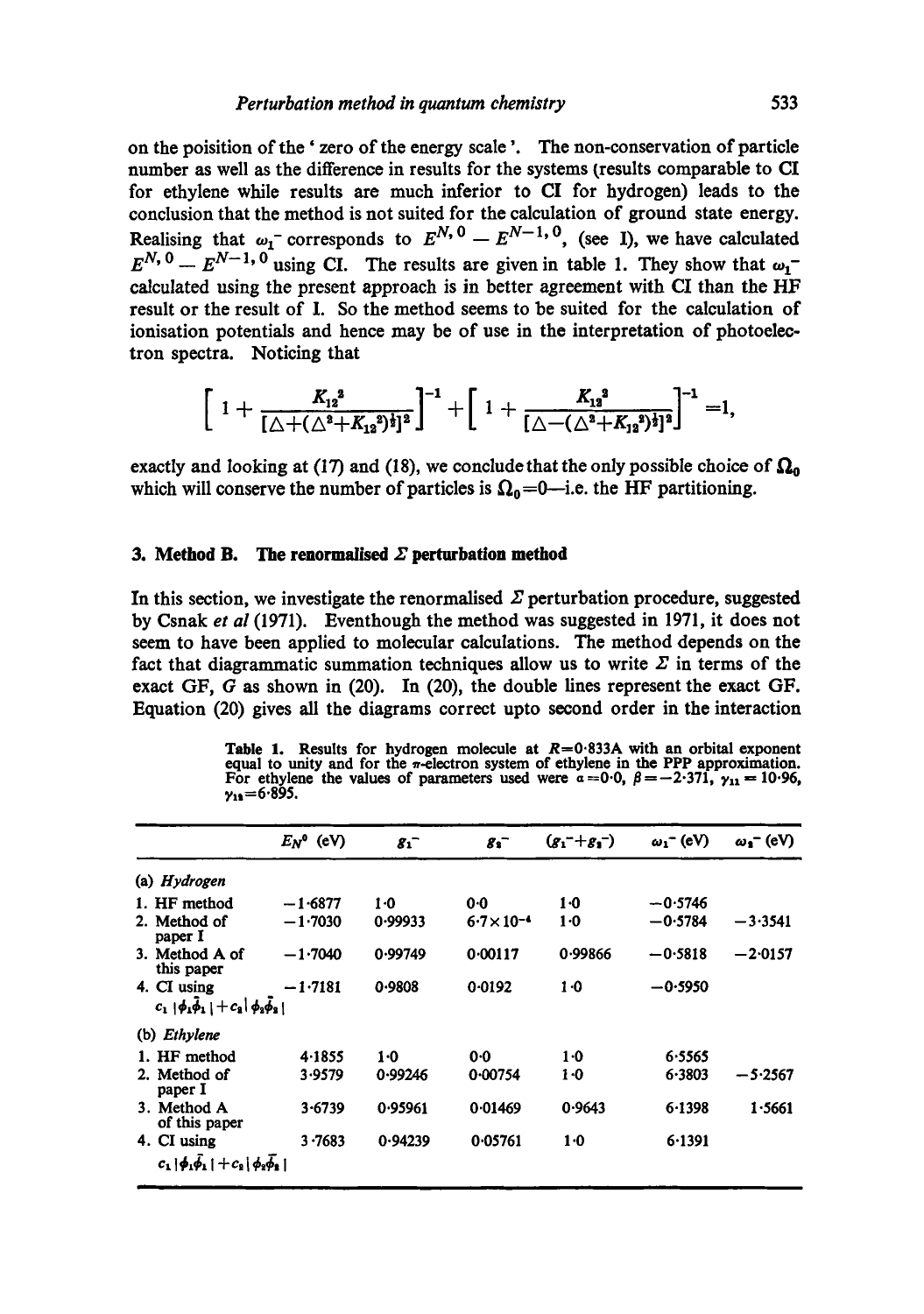

(Csnak *et al* 1971). Neglecting terms higher than first order in the interaction  $(R\Sigma_1)$ approximation), would lead to HF procedure. Thus  $R\Sigma_1$ =HF. We now approximate  $\Sigma$  by all terms correct upto second order in the interaction and call this  $R\Sigma_2$ procedure. The  $R\Sigma_2$  procedure takes into account a much larger class of diagrams than  $\Sigma_2$  and hence is expected to lead to better results. It should be noted that (20) for  $\Sigma$  is based on the choice of the one-electron part of the Hamiltonian as the unperturbed part --i.e.  $H_0 = \Sigma_i h(i)$  and  $G_0$  now stands for the corresponding GF.

In the method  $B$  (and also in  $A$ ), it is assumed that a finite basis set will be adequate to represent  $\Sigma$  and  $G$ . The use of a finite basis set leads to a simple structure for  $\Sigma$  (it has only poles) so that a simple iterative scheme may be employed in the numerical calculations pertaining to our applications. The procedure has the defect that it is incapable of reproducing the branch cuts which are present in the exact GF. However, arguments have been raised in favour of the assumption (Csnak *et al* 1971).

#### *3.1. Application to ethylene*

Under the algebraic approximation, the orbitals  $\phi_1$  and  $\phi_2$  are self-consistent solutions of the HF equations and have orbital energies  $\epsilon_1$  and  $\epsilon_2$ . We find it convenient to place the origin of the energy scale midway between the two, i.e. at  $\epsilon_0 = \frac{1}{2}(\epsilon_1 + \epsilon_2)$ . With this, the unperturbed propagator has poles at  $h_{11}-\epsilon_0$  and  $h_{22}-\epsilon_0$  and is given by

$$
G_0(\mathbf{x}, \mathbf{x}', \omega) = \sum_{i=1,2} \frac{F_i(\mathbf{x}, \mathbf{x}')}{(\omega + \epsilon_0 - h_{ii})}.
$$
 (21)

Equation (1) may be written as

$$
G^{-1} = G_0^{-1} - \Sigma. \tag{22}
$$

In the  $R\mathbb{Z}_2$  procedure,  $\Sigma$  itself is nonlinearly dependent on G, so that we have to adopt iterative methods for solving (22). Once  $G^{-1}$  is known, the poles of G can be found by expressing  $G^{-1}$  in a matrix form using the basis  $\phi_1$ ,  $\phi_2$ ,  $\phi_1$  and  $\phi_2$  and then calculating the values of  $\omega$  at which the determinant of the matrix is zero. The symmetry of the system as well as the spin independence of  $\Sigma$  causes  $G^{-1}$  to be diagonal, so that for spin  $\alpha$ , the poles of G are given by the solution of the algebraic equations

$$
\omega - (h_{11} - \epsilon_0) - \Sigma_{11}(\omega) = 0, \qquad (23a)
$$

$$
\omega - (h_{22} - \epsilon_0) - \Sigma_{22}(\omega) = 0, \qquad (23b)
$$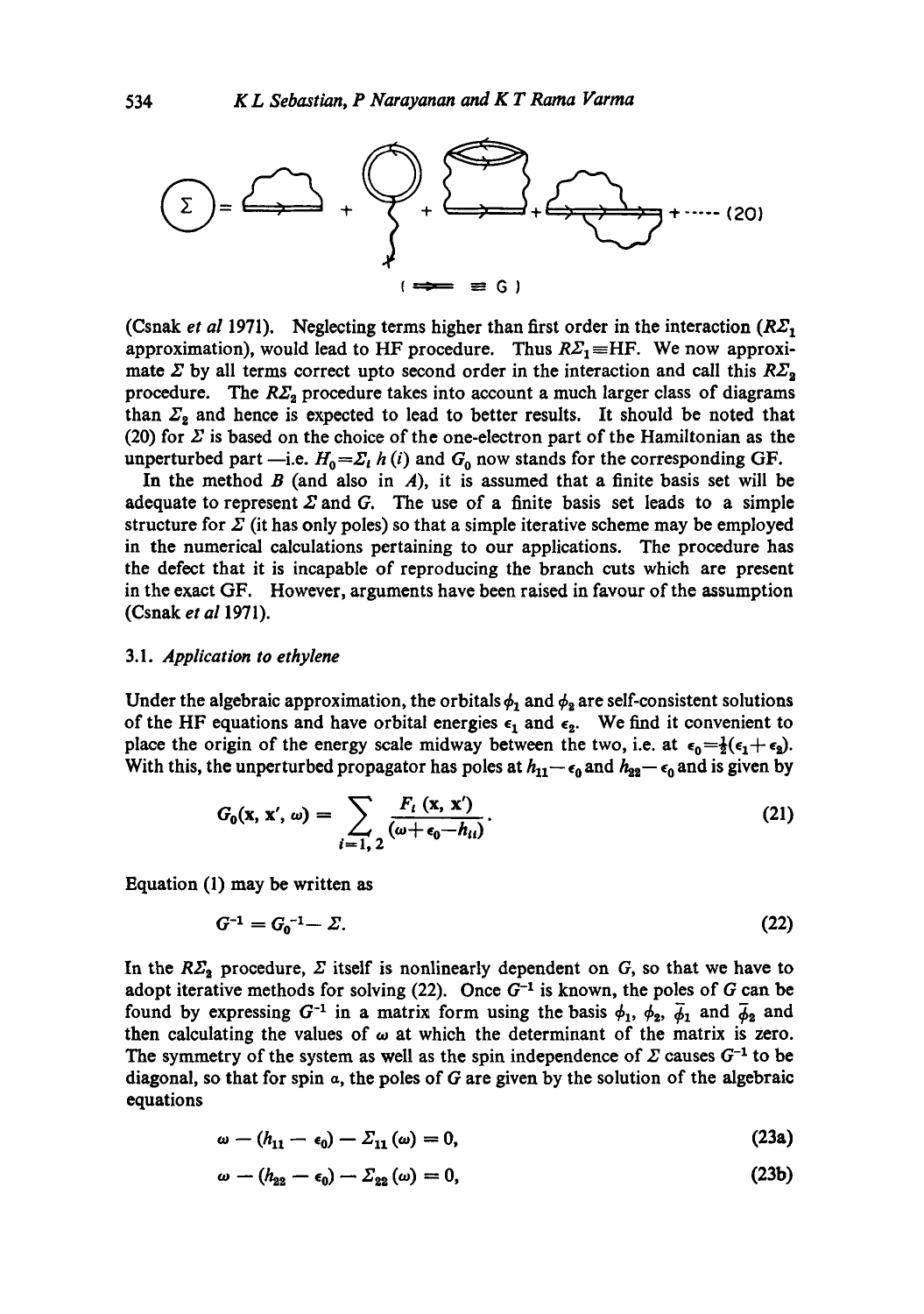with exactly the same equations for spin  $\beta$ . As  $\Sigma_{tt}$  is dependent on  $\omega$ , equations (23) will have, in general, more than one root. The roots will be denoted by  $\omega_i^s$ .  $i=1$  or 2,  $s=+$  or -- and j is allowed to take as many values as needed to specify all the poles of (23).  $i=1(2)$  will denote that the pole arises from (23a) or (23b) (this notation is consistent with  $\S$  2, where it was not necessary to give values for  $j$  to specify all the poles)  $s=+(-)$  that the root is positive (negative) (in § 2 this corresponds to the pole  $>(<)\epsilon_0$ ). We assume that the poles have been arranged in the order of increasing magnitude i.e.

$$
|\omega_{ij}^s|<|\omega_{ij+1}^s|.
$$

The GF may now be written as

$$
G\left(\mathbf{x},\,\mathbf{x}',\,\omega\right)=\sum_{i=1,\,2}\frac{F_i\left(\mathbf{x},\,\mathbf{x}'\right)}{\left(\omega+\epsilon_0-h_{ii}-\Sigma_{ii}\right)}.\tag{24}
$$

Resolving into partial fractions, keeping in mind the position of poles of GF in the complex plane (see (17) of I), we get

$$
G(\mathbf{x}, \mathbf{x}', \omega) = \sum_{\substack{i=1, 2 \\ s = +,-}} \frac{g_{ij}^s F_t(\mathbf{x}, \mathbf{x}')}{\left(\omega - \omega_{ij}^s + i s \eta\right)}
$$
(25)

where  $g_{ij}^s$  determine the contribution of the pole at  $\omega_{ij}^s$  to G and is given by

$$
g_{ij}^s = \left[1 - \left(\frac{d\,\Sigma_{ii}\,(\omega)}{d\,\omega}\right)_{\omega\,j}^s\right]^{-1}.\tag{26}
$$

*Solving self-consistently for G*  Using (25), (23a) and (23b) become

$$
\omega - (h_{11} - \epsilon_0) = \left(\sum_j g_{1j}^{-}\right)J_{11} + \left(\sum_j g_{2j}^{-}\right)(2J_{12} - K_{12})
$$
  
+  $K_{12}^2 \sum_{ijk, s} \frac{g_{2i}^s g_{2j}^s g_{1k}^{-s}}{\left(\omega + \omega_{1k}^{-s} - \omega_{2i}^s - \omega_{2j}^s\right)} + 2\left(J_{12}^2 + K_{12}^2 - J_{12}K_{12}\right)$   

$$
\times \sum_{\substack{i,k \\ i \neq +,-}} \frac{g_{1i}^s g_{2j}^s g_{2k}^{-s}}{\left(\omega + \omega_{2k}^{-s} - \omega_{1i}^s - \omega_{2j}^s\right)}
$$
  
+  $J_{11}^2 \sum_{ijk, s} \frac{g_{1i}^s g_{1j}^s g_{1k}^{-s}}{\left(\omega + \omega_{1k}^{-s} - \omega_{1i}^s - \omega_{1j}^s\right)}$  (27a)

 $P -2$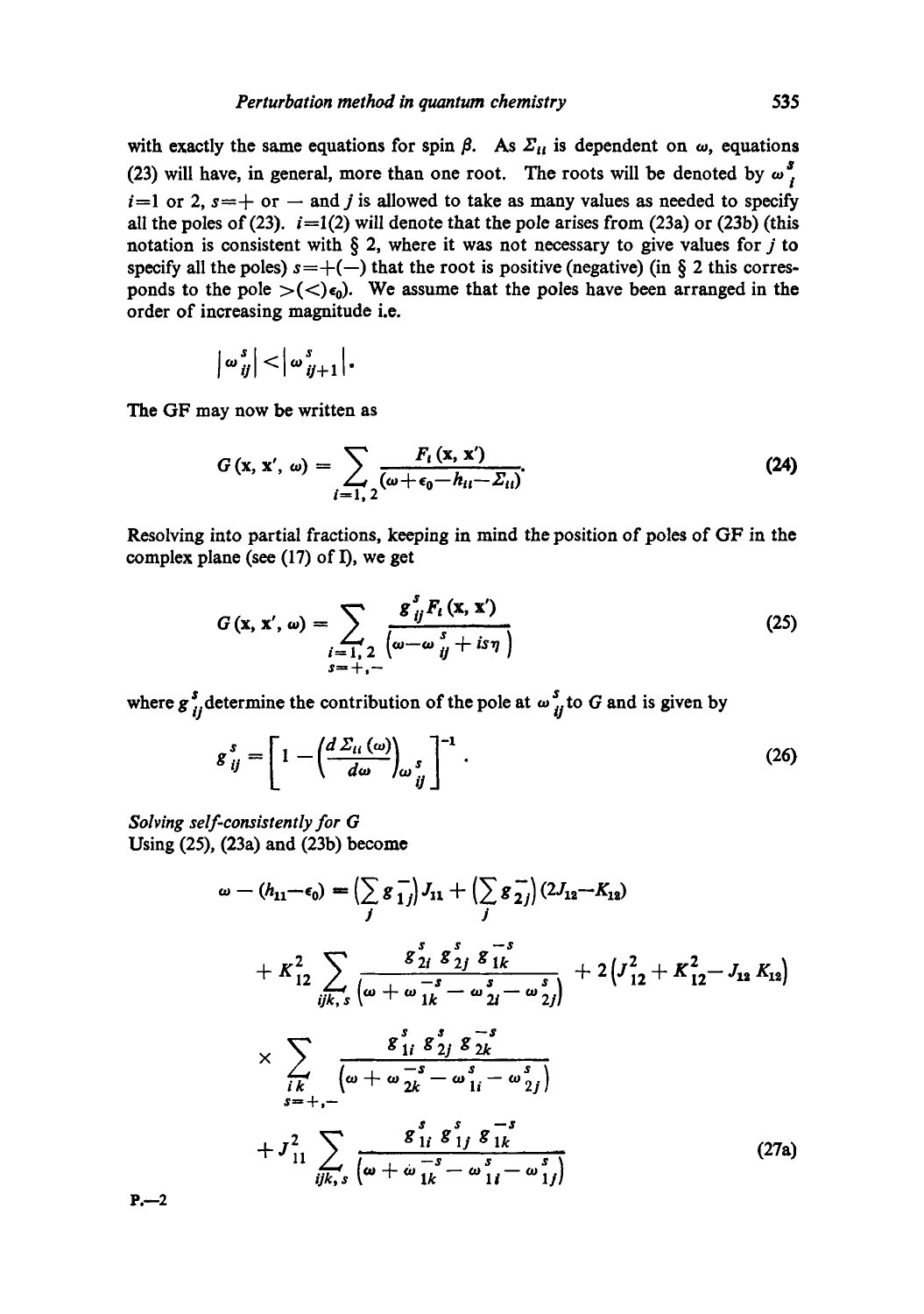536 *K L Sebastian, P Narayanan and K T Rama Varma* 

$$
\omega - (h_{22} - \epsilon_0) = \left(\sum_j g_{2j}^{-}\right) J_{22} + \left(\sum_j g_{1j}^{-}\right) (2J_{12} - K_{12})
$$
  
+  $K_{12}^2 \sum_{ijk} \frac{g_{1i}^s g_{1j}^s g_{2k}^{-s}}{\left(\omega + \omega_{2k}^{-s} - \omega_{1i}^s - \omega_{1j}^s\right)} + 2\left(J_{12}^2 + K_{12}^2 - J_{12} K_{12}\right)$   

$$
\times \sum_{ijk} \frac{g_{2i}^s g_{1j}^s g_{1k}^{-s}}{\left(\omega + \omega_{1k}^{-s} - \omega_{2i}^s - \omega_{1j}^s\right)}
$$
  
+  $J_{22}^2 \sum_{ijk} \frac{g_{2i}^s g_{2j}^s g_{2k}^{-s}}{\left(\omega + \omega_{2k}^{-s} - \omega_{2i}^s - \omega_{2j}^s\right)}$  (27b)

Equations (27) have to be solved self-consistently i.e. the  $\omega_{ii}^s$  and  $g_{ii}^s$  have to be found in such a fashion that substitution of these quantities back in (27) and solving them, would lead to the same set of  $\omega_{ij}^s$  and  $g_{ij}^s$ . The method that we adopt is as follows: The dominant terms of (27) are the  $\omega$ -independent terms. Neglecting the other terms would lead to the HF equations. Now the  $\omega$ -dependent terms may be considered as a small perturbation. So, the first step in our procedure is to find the HF results (step 0). Using these values for  $\omega_{ij}^s$  and  $g_{ij}^s$ , (27) is set up and all the roots of (27) are found (step 1). For this, simple iterative procedures or the Newton-Raphson procedure may be used. Using the results of step 1 as input, (27) is again set up and solved (step 2) to get better values of  $\omega_{ij}^s$  and  $g_{ij}^s$ . This is continued until selfoonsistency is achieved.

The numerical results for ethylene showed that in all steps the following equalities hold.

$$
\omega_{2j, n}^{-s} = -\omega_{1j, n}^{s}, \qquad (28)
$$

$$
g_{2j, n}^{-s} = g_{1j, n}^{s}, \tag{29}
$$

and

$$
\sum_{j} \bar{s}_{2j,n}^{-} + \sum_{j} \bar{s}_{1j,n}^{-} = 1. \tag{30}
$$

for 
$$
n = 0, 1, 2, 3, \ldots
$$

(the additional subscript 'n' indicates that the quantity arose from the nth step). To prove the validity of (28) to (30), we assume them to hold for the results of nth step. Now consider the results of  $(n+1)$ th step. Remembering that  $J_{11} = J_{22}$  for ethylene in the PPP approximation, we see that (27b) in the  $(n+1)$ th step can be obtained from (27a) by changing  $\omega$  to  $-\omega$ . So if  $\omega_{1j, n+1}^s$  is a solution of (27a),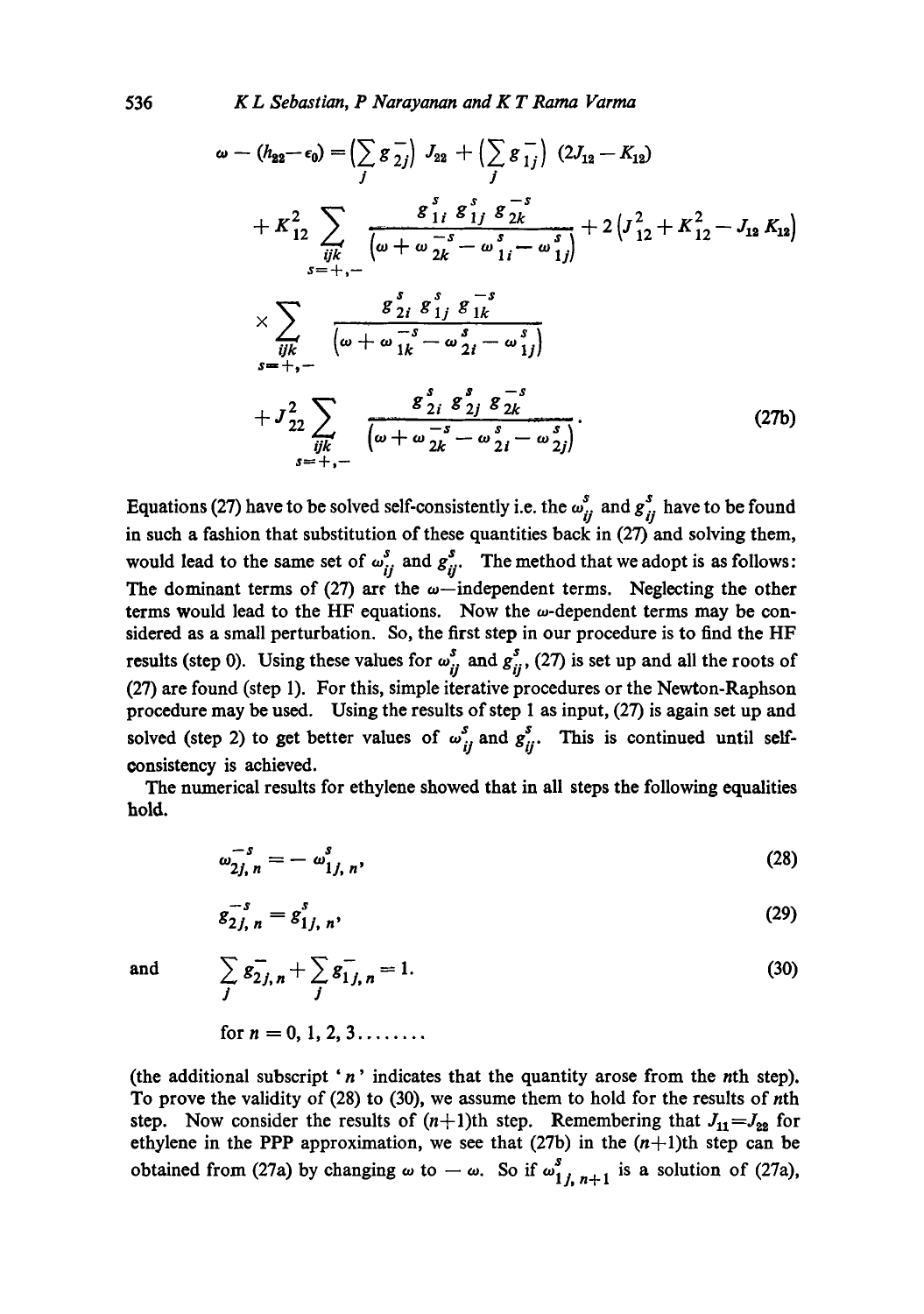$$
\omega_{2j, n+1}^{-s} = -\omega_{1j, n+1}^{s}, \tag{28a}
$$

i.e. (28) is valid with *n* replaced by  $(n+1)$ . The validity of (29) for the  $(n+1)$ th step is easily proved. Now consider

$$
Z = \sum_{j} g_{2j, n+1}^{-} + \sum_{j} g_{1j, n+1}^{-},
$$
  
= 
$$
\sum_{j} g_{1j, n+1}^{-} + \sum_{j} g_{1j, n+1}^{+},
$$

where (29) as applied to the  $(n+1)$ th step has been made use of. Obviously,

 $Z =$  sum of all the residues of  $(\omega - h_{11} + \epsilon_0 - \Sigma_{11,n})^{-1}$ 

 $=$  negative of the residue at infinity,

 $=1$ 

**because**  $\Sigma_{11}$ , *n* has the form

$$
\sum_{11,\,n}=p+\sum_i\frac{q_i}{(\omega-r_i)},
$$

 $p, q_i$  and  $r_i$  being constants. **Hence** 

$$
\sum_{j} g_{2j, n+1}^{-} + \sum_{j} g_{1j, n+1}^{-} = 1.
$$
 (30a)

Now consider step 1. For this, the input is the HF results with  $g_{11} = g_{21}^+ = 1$ ,  $\omega_{11}^- =$  $\epsilon_1 - \epsilon_0$  and  $\omega_{21}^+ = \epsilon_2 - \epsilon_0$ , all other  $g_{ij}^s$  being zero. This input satisfies (28), (29) and (30). Hence we conclude that (28), (29) and (30) must be valid for all values of n and hence for the final self-consistent result. After determining the selfconsistent GF, we calculate the total energy  $E_N^0$  and the one particle density matrix  $\rho(x, x')$  to be

$$
E_N^0 = \sum_j g_{1j}^- (h_{11} + \omega_{1j}^-) + \sum_j g_{2j}^- (h_{22} + \omega_{2j}^-), \tag{31}
$$

$$
\rho(x, x') = \sum_{j} g_{1j}^{-} F_1(x, x') + \sum_{j} g_{2j}^{-} F_2(x, x').
$$
 (32)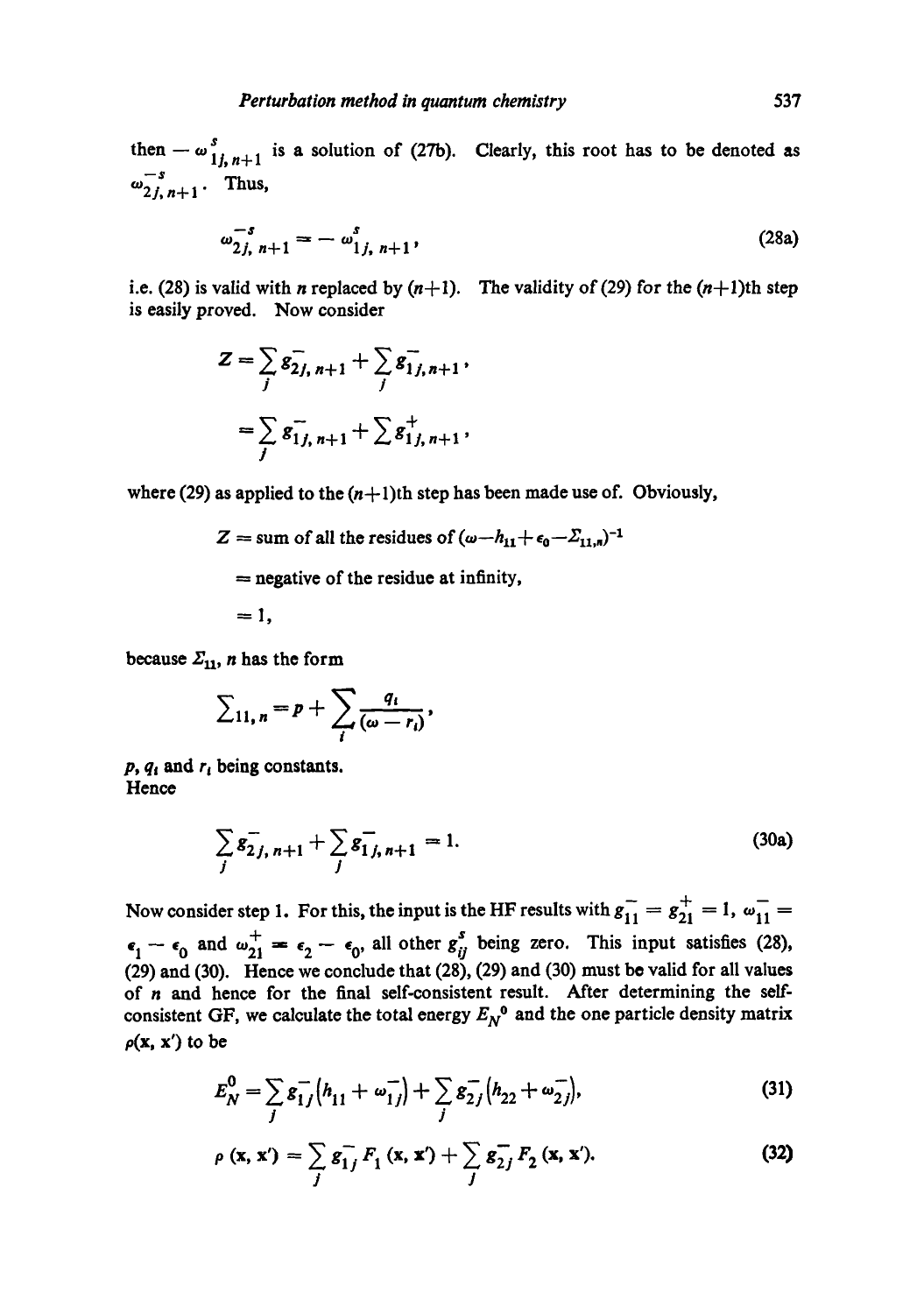The total number of electrons

$$
N = \int \rho \left(\mathbf{x}, \mathbf{x}\right) d\mathbf{x},
$$
  
=  $2\left(\sum_{j} g_{1j} - \sum_{j} g_{2j}\right),$   
= 2 because of (30). (33)

Thus for ethylene in the PPP approximation, the method gives correct answer for the number of particles. However, it should be noted that the proof of (33) is crucially dependent on (29), which in turn follows from the fact that (27b) can be obtained from (27a) by changing the sign of  $\omega$ . But, in general  $J_{11} \neq J_{22}$  and so (27b) cannot be obtained from (27a) by changing the sign of  $\omega$ . On the left hand side of (30), the first sum is independent of  $J_{11}$  while the second is independent of  $J_{22}$ . So keeping  $J_{11}$ fixed and varying  $J_{22}$  will cause variations only in the first sum. This leads to the conclusion that, in general, (33) will not be satisfied, i.e. in general the  $R\mathcal{Z}_2$  procedure does not conserve the number of particles.

## 4. Results

The results of our calculations on ethylene are given in table 2. The HF values are used as input for step 1. Step 1 leads to an increase in the number of poles--this occurs at each step of iteration. But poles which have very low value for  $g_{ii}^s \leq 10^{-7}$ will not make significant contribution to energy and the density matrix; so all such poles have been neglected. Iterations are continued until self-consistency is achieved. The results show that the improvement in energy is only  $0.17$  eV, compared with 0.23 eV for the  $\Sigma_2$  approach. Further, the equations of  $R\overline{\Sigma}_2$  are much more complicated than those of  $\mathcal{Z}_2$ .

**Table 2.** Calculations for the  $\pi$ -electron system of ethylene using method  $\vec{B}$ . Parameters used are same as those given in table 1. The zero of the energy scale is taken to be at  $\epsilon_0 = 12.375$ . All energies are given in eV. For comparing results of table 2 with those of table 1, add 12.375 to all the energies of table 2. Step 0 gives HF results. Step 1, the results of  $\Sigma_3$  approach. Self-consistency is arrived at after 6 steps.

 $\omega_{ij}^s$  and  $g_{ij}^s$  are given by the relations  $\omega_{ij}^s = -\omega_{1j}^{-s}$  and  $g_{ij}^s = g_{1j}^{-s}$ . The results satisfy

|  | $\Sigma_j g_{\overline{i}j} + \Sigma_j g_{\overline{i}j} = 1$ exactly. |  |
|--|------------------------------------------------------------------------|--|
|--|------------------------------------------------------------------------|--|

| Step No.                                                                                        | 0               |                    | 2                               | 6                                  |
|-------------------------------------------------------------------------------------------------|-----------------|--------------------|---------------------------------|------------------------------------|
| $\omega_{12}^-$<br>$g_{12}^-$                                                                   |                 |                    | $-29.6868$<br>0.00275           | $-29.8658$<br>$1.7 \times 10^{-5}$ |
| $\omega_{11}^-$<br>$g_{11}^-$                                                                   | $-5.8185$<br>10 | —5∙9946<br>0.99246 | $-5.8701$<br>0.99022            | $-5.9394$<br>0.99287               |
| $\omega_{11}$ <sup>+</sup><br>$g_{11}$ <sup>+</sup>                                             |                 | 17-6317<br>0.00754 | 18 1523<br>0.00702              | 17-9886<br>0.00711                 |
| $\begin{array}{c}\n\omega_{12}^{\phantom{1}} \\ \hline\n\delta_{12}^{\phantom{1}}\n\end{array}$ |                 |                    | 41.2582<br>$5.4 \times 10^{-6}$ | 41.9127<br>$4.3 \times 10^{-6}$    |
| $E_N$ °                                                                                         | — 8∙1895        | $-8.4171$          | $-8.3594$                       | $-8.3629$                          |